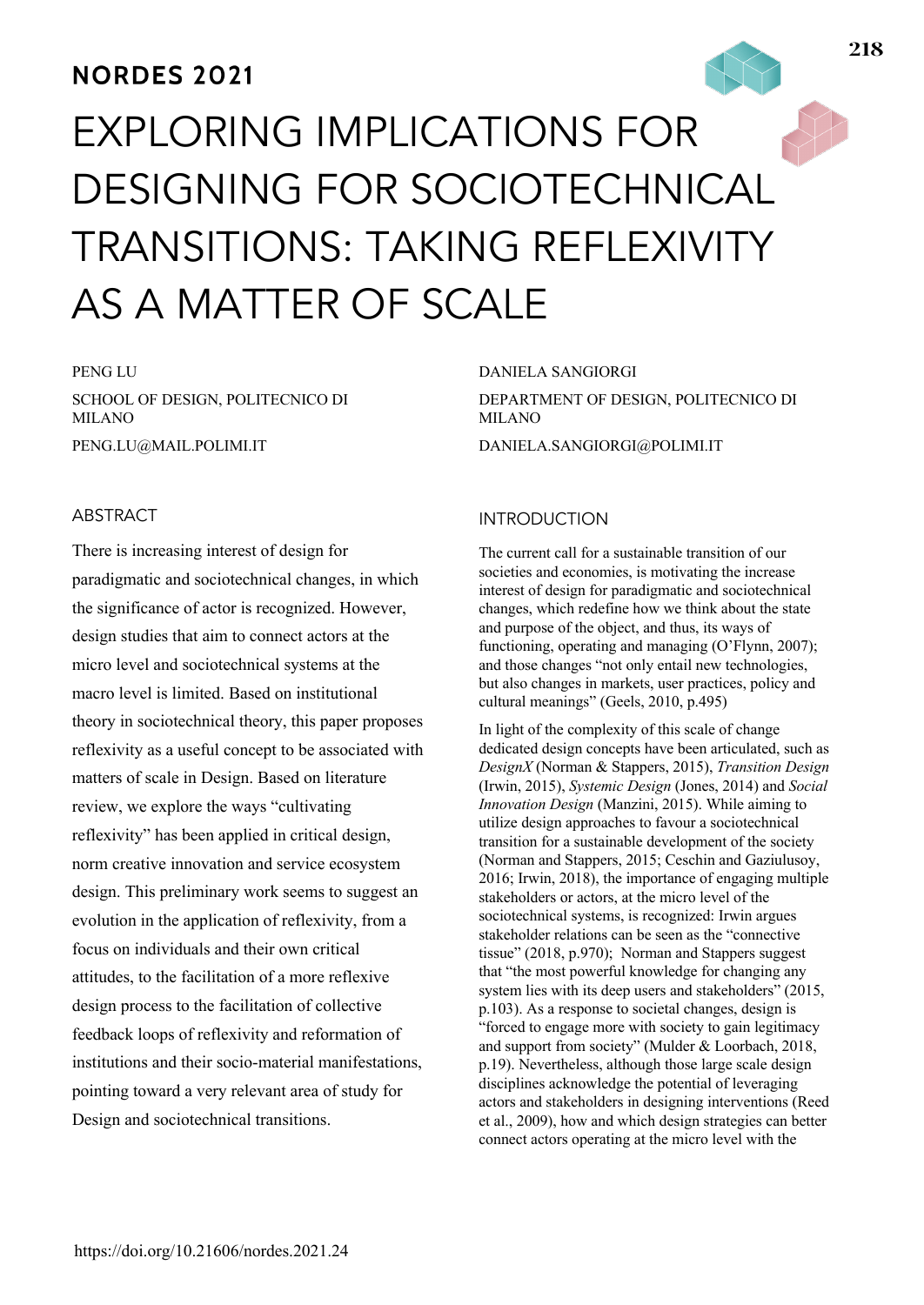wider transformation of sociotechnical systems at the macro level, is still difficult to understand.

This paper will explore the potential of the concept of *reflexivity* to inform these multilevel interventions and implications. *Reflexivity* could be defined as "an *individual*'s general awareness of the constraints and opportunities created by the norms, values, beliefs and expectations of the *social structure* that surround them." (Suddaby et al., 2016, p.229). As *reflexivity* helps revealing these social norms at the micro and macro level, we assume it can be discussed as a medium to enrich current transformational design approaches.

While there is a history of work of Design research around reflective practice and reflexivity (Schön, 1984; Cross, 1999), only very recently reflexivity has been related to system changes (e.g., Sangiorgi et al., 2019; Vink et al., 2020). Furthermore, based on the strong link between reflexivity and institutional theory (Lawrence & Suddaby, 2006, p.219; Ruebottom & Auster, 2018) and the importance of institutional theory in sociotechnical theory (Fuenfschilling & Truffer, 2016), the introduction of reflexivity into design also means that institutional theory needs to be judiciously reviewed in design. Although the importance of institutional contexts have been recognized in recent design research, such as in Participatory Design (e.g. Huybrechts et al., 2017), they have been only very recently discussed in the large scale design scope as mentioned above.

For this reason, with this paper we aim to review existing design theories adopting reflexivity as a core theoretical construct, in conjunction with institutional theory, to reflect on the implications to consider reflexivity better connect micro-level actors with macrolevel sociotechnical systems.

In particular this paper will review current studies into design approaches for paradigmatic and sociotechnical system transformation, to then articulate three examples of application of reflexivity in design, respectively *Critical Design*, *Norm-Creative Innovation*, and *Service Ecosystem Design*. This review will then inform the final considerations on the relationship between reflexivity and largescale design interventions to project possible future research.

#### DESIGN AND SCALE

#### SOCIOTECHNICAL SYSTEM ORIENTATION IN DESIGN

According to Buchanan's Orders of Design model, there are four broad areas explored by design practitioners, respectively *symbols (communication), things (construction), action (strategic planning) and thought (systemic integration)* (1998; 2001). Here, the thought order can be also interpreted as *complex systems* (Buchanan, 1992) which are "human systems, the

integration of information, physical artifacts, and interactions in environments of living, working, playing, and learning" (Buchanan, 2001, p.12). As anticipated by Buchanan, in recent decade, Design is increasingly working on larger scale projects, lately considering the need for sociotechnical transitions, meaning the systemexceeding change that goes beyond the ordering of current system (Bergman et al., 2008); those sociotechnical sense of changes not only entail new technologies, but also markets, user practices, policy and cultural meanings (Geels, 2010), which should be allocated in the fourth order of change in Buchanan's model.

The reasons for this evolution of design connotations can be explained by both internal and external factors. From the internal point of view, the main reason lies in the changing positioning of the design and designers themselves. Design is increasingly considered and recognized to be able to contribute to complex sociotechnical arenas (Norman & Stappers, 2015; Irwin, 2015). And designers are "increasingly working with activities that mostly have societal implications" (Westerlund & Wetter-Edman, 2017, p.S886). In terms of external factors, this is mainly due to the urgent need for a sustainable development, which includes factors such as resources, climate change, equity and justice in human society (Norman & Stappers, 2015; Manzini, 2015; Irwin, 2015; Ceschin & Gaziulusoy, 2016).

Many design concepts have been proposed in response to such a trend. Norman and Stappers (2015) propose *DesignX* which focuses on complex sociotechnical systems resulting from modern issues in terms of human behaviour and cognition; social, political, and economic framework; and technologies. In the DesignX proposal, the authors suggest designers must play an active role from design to implementation stages and develop solutions through incremental steps (ibid). *Transition Design* is another design concept focusing on societal wicked problems as proposed by Irwin (2015), which advocates a circular, iterative, and error-friendly futureoriented design process. In her proposal, Irwin argues that in transition design, theories of change are a "continually co-evolving body of knowledge", and designers need to have "a new, more holistic mindset" (2015, pp.234–235). Transition design also calls for highly transdisciplinary, collaborative design approaches that are based on deep understanding of changes within complex systems (Irwin, 2015). Some more examples could be *Systemic Design* (Jones, 2014) and *Social Innovation Design* (Manzini, 2015). Besides, some established design disciplines have also expanded their scale to the sociotechnical level, including *Participatory Design* (e.g. Pilemalm et al., 2007) and *Design for Sustainability* (Ceschin & Gaziulusoy, 2016) which covering multileveled design objects ranging from products to sociotechnical systems. Despite the differences in design approaches, those design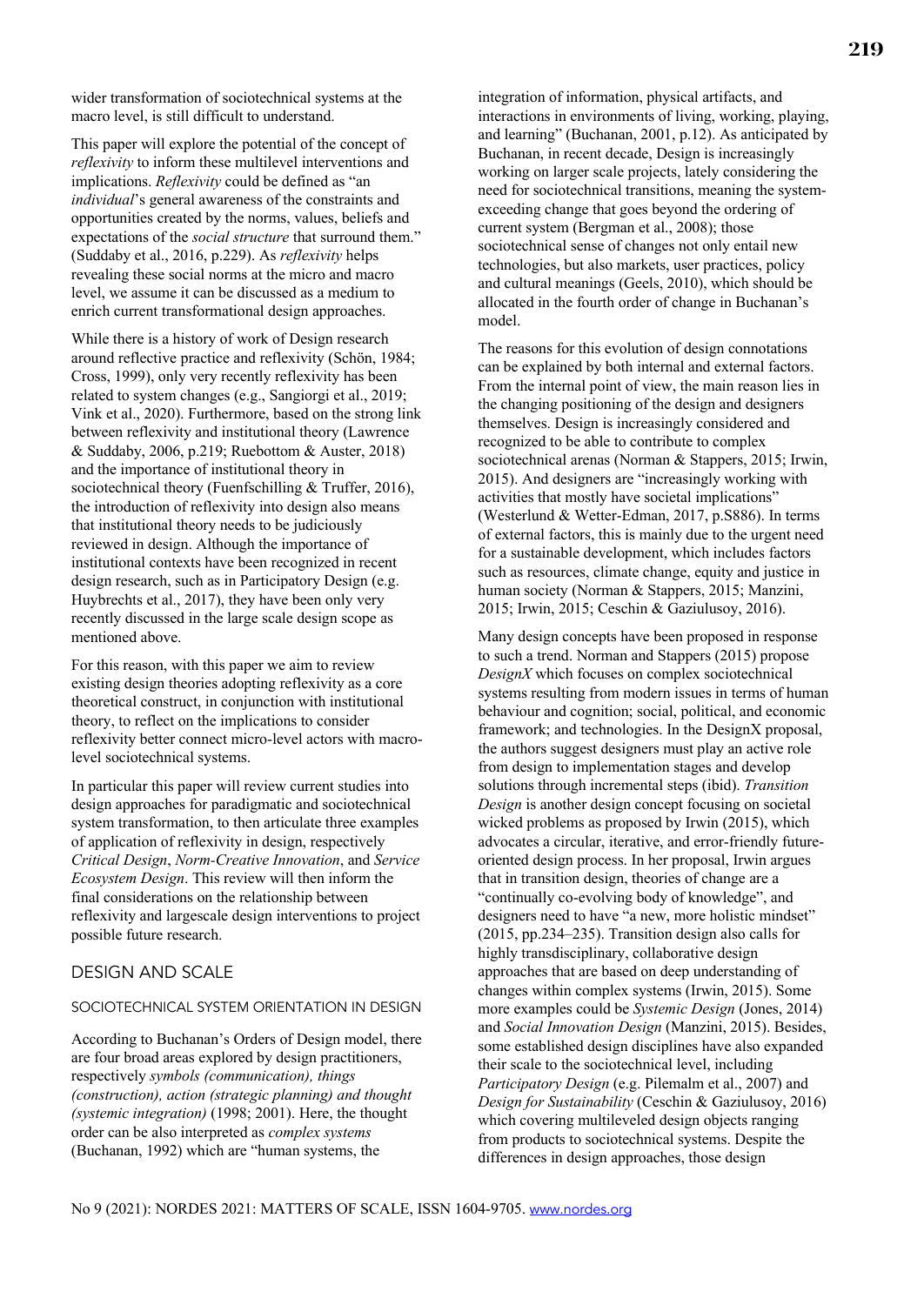disciplines all consider sociotechnical systems as the object of design interventions, in order to bring about sociotechnical system changes or even transitions.

However, although changes within sociotechnical systems can be catalysed by individuals such as designers, those changes "cannot be managed or controlled, nor can outcomes be accurately predicted" (Irwin, 2015, p.234). In these large scale design visions, the central position of the designer is challenged while the importance of engaging multiple stakeholders or actors, at the micro level of the sociotechnical system, is recognised, as "the most powerful knowledge for changing any system lies with its deep users and stakeholders" (Norman & Stappers, 2015, p.103).

# SOCIOTECHNICAL SYSTEMS AND INSTITUTIONS

In parallel, apart from being taken as a design object, sociotechnical systems have also been connected with institutional theory (Geels, 2004), in order to conceptualize "the dynamic interplay between actors and structures" (Geels, 2004, p.897), and "influence sociotechnical systems towards more sustainable consumption and production patterns" (Fuenfschilling & Truffer, 2016, p.298). Here, *institution* is similar to the concept of norms and rules, and "comprise regulative, normative and cultural-cognitive elements that, together with associated activities and resources, provide stability and meaning to social life" (Scott, 2014, p.56). In sociotechnical theory, the core concept related to institution is *sociotechnical regime* (Dosi, 1982; Rip & Kemp, 1998; Geels, 2002; Smith et al., 2005), which investigates the coevolution of institutional and technological elements that enables the fulfillment of specific societal functions (Fuenfschilling & Truffer, 2016). As a consequence of the institutional turn in sociotechnical regime research, sociotechnical transitions "can essentially be interpreted as processes of institutional change" (Fuenfschilling & Truffer, 2016, p.298) or "regime shifts" (Geels, 2010, p.495), in which regime is "highly stable", and "has proven to be very resistant to change" (Fuenfschilling & Truffer, 2016, p.302).

Besides, in original sociotechnical theory, the *multilevel perspective* (MLP) is proposed as a framework for understanding sustainability transitions in sociotechnical systems with an overall view of multi-dimensional complexity of changes (Rip & Kemp, 1998; Geels, 2002; Geels, 2004; Geels & Schot, 2007; Geels, 2010). The MLP distinguishes three analytical levels, which refer to heterogeneous configurations of increasing stability, respectively *niches*, *sociotechnical regimes*, and *an exogenous sociotechnical landscape* (Geels, 2010). And the MLP proposes that sociotechnical transitions come from interactions within and between these levels (Geels, 2010; Ravena et al., 2012). It is also suggested that long-term changes on the landscape level

is due to the regime-shifts that emerge from changes of actor practices (Ravena et al., 2012).

#### REFLEXIVITY AS A MATTER OF SCALE

From a micro-individual perspective, there are some disciplines that respond to the constraints or influences of the social context on the individual. For instance, Gregory Bateson's Theory of Logic Types (c.f. Bateson, 1972) "helps relate individual and social aspects of change", which highlights how individual's "learning is framed and affected by its social context." (Bredo, 1989, p.37). Another inevitable example could be Pierre Bourdieu's concept of "habitus" (e.g. Bourdieu, 1977).

On another side, according to institutional theory, actors could resort to institutional work to achieve institutional changes. Here institutional work is the "purposive action of individuals and organizations aimed at creating, maintaining and disrupting institutions" (Lawrence & Suddaby, 2006, p.215); and the importance of *reflexivity*, which is defined as "an individual's general awareness of the constraints and opportunities created by the norms, values, beliefs and expectations of the social structure that surround them" (Suddaby et al., 2016, p.229), is highlighted (Lawrence & Suddaby, 2006, p.219; Ruebottom & Auster, 2018).

So, it seems that in the process of design for sociotechnical transition, we can adopt institutional theory as theoretical basis, and *reflexivity* as a concept to connect design interventions at micro-level to macrolevel of sociotechnical systems change. In fact, similar topics have already been discussed in design topics. For instance *Transition Design* has emphasized that transition design education should teach designers "to examine their own value system" and "work with the interior, invisible dimension of human experience" (Irwin, 2015, p.235), which we conclude as *"designers' reflexivity"*; however, leveraging design intervention to cultivate reflexivity of actors who are inside the sociotechnical transition is still unclear. Although the concept of reflexivity has been mentioned in design research for a long time (Schön, 1984; Cross, 1999), there is a lack of research on how to use it in the practice of sociotechnical transition.

In the next section, the paper will review existing design studies that involve "cultivating reflexivity" as a core element, to value their contribution to this discussion.

# REFLEXIVITY AND DESIGN

The term reflexivity has been discussed in various disciplines to describe the "capacity to turn or bend back upon itself, to become an object to itself, and to refer to itself", and it "links self and other, subject and object" (Babcock, 1980, p.2). At the moment, reflexivity seems to be used more associated with academic research and discussed with concepts of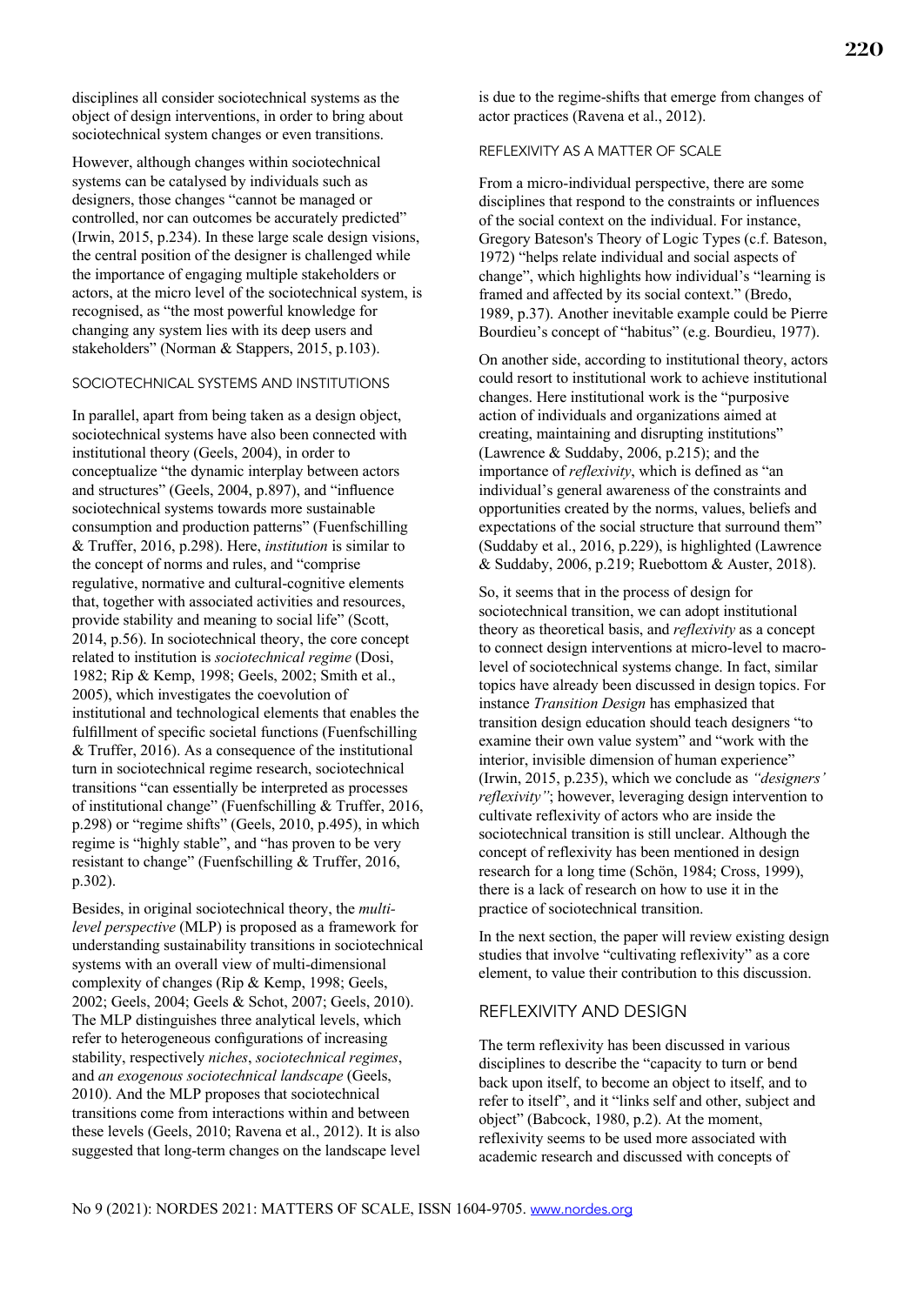epistemology and construction of knowledge, especially in qualitative research (Barry et al., 1999; Mauthner & Doucet, 2003; Etherington, 2007; Berger, 2015; Alvesson & Sköldberg, 2018). However, in line with our study, we adopt the interpretation of reflexivity given by institutional theory as proposed above in this paper.

In sociotechnical systems, actors and organizations are embedded in networks interdependently, in which the sociotechnical regimes and rules provide stability by guiding actors' perceptions and actions (Geels, 2004). So, reflexivity could allow actors to recognize and reflect on those invisible rules and regimes, which may trigger further changes. Given this specific meaning, it seems to be valuable to review and discuss some emerging design research fields, respectively *Critical Design* (Dunne & Raby, 2013), *Norm-creative Design* (Öhrling et al., 2018), and *Service Ecosystem Design* (Vink et al., 2020), for their application of "cultivating reflexivity". Other design fields that relate as well with critical society transformation, such as *Design for Behaviour Change* (DfBC), are more oriented to intentionally influence individuals' behaviour and "negative social and environment issues" (Niedderer et al., 2018, p.3). Instead of aiming at changing the actors' context or the overall socio-technical system, DfBC starts from the designers' "moral responsibility" to use design interventions to influence the users (Jelsma, 2006; Niedderer et al., 2014, p.14).

#### CRITICAL DESIGN

The term Critical Design was first used in Anthony Dunne's book *Hertzian Tales: Electronic Products, Aesthetic Experience, and Critical Design* (1999). For critical design, critical theory is taken as an intellectual resource (Bardzell et al., 2012), although the latter is applied "strategically and sporadically" (Malpass, 2017, p.10). And critical theory argues that "our everyday values, practices, perspectives, and sense of agency and self are strongly shaped by forces and agendas of which we are normally unaware, such as the politics of race, gender, and economics" (Sengers et al., 2005, p.50). In this context, Dunne and Raby refer to "*affirmative design"* to describe most design which conforms to cultural, social, technical and economic expectation of status quo (2001, p.58). Recognizing that society is passive and people "unable to see alternatives to their current conditions of life" (Jakobsone, 2017, p.S4260), as an opposition to affirmative design, *critical design* is "a form of social research" (2006, p.147), aimed at "leveraging designs to make consumers more critical about their everyday lives, and in particular how their lives are mediated by assumptions, values, ideologies, and behavioral norms inscribed in designs" (Bardzell & Bardzell, 2013, p.3297). Critical design suggests to facilitate "a way of knowing, exploring, projecting and understanding the relationship between users, objects

and the systems that they exist in" (Malpass, 2016, p.486). As a result, the primary outcome is knowledge, not a design product (Bardzell & Bardzell, 2013). Based on the review above, we believe that critical design can provide implications for cultivating reflexivity in sociotechnical transitions. And in critical design, a concept that echoes reflexivity could be *critical sensibility*.

At its most basic, critical sensibility is "simply about not taking things for granted, to question and look beneath the surface" (Dunne & Raby, 2009). To achieve that and "overcome a conditioned familiarity with design and use" (Malpass, 2016, p.484), critical design works through *relational ambiguity* (Malpass, 2013). According to Gaver and his colleagues, "ambiguity is a property of the interpretative relationship between people and artefacts", which "is an attribute of our interpretation of them" (2003, p.235). Furthermore, they propose three types of ambiguity, respectively in information, context and relationship (Gaver et al., 2003). All of them can drive users to experience a dilemma and carry a burden of interpretation, which is vital to critical design (Malpass, 2013).

When it comes to design process, critical design essentially relies on the mechanisms of narrative storytelling and allegory to visualize alternatives and allow the user to understand and engage with the design and further its satiric forms (Malpass, 2013), and design objects often play as a medium and are used to "draw attention to the matter of embedded messages and ideologies" (Jakobsone, 2019, p.15). In this process, *design fiction* is the most representative tool of critical design (Dunne & Raby, 2013). Coined by science fiction author Bruce Sterling incidentally (2005), design fiction is further refined as "the deliberate use of diegetic prototypes to suspend disbelief about change" (Bosch, 2012). Practically, design fictions utilize software development kit, 3D computer model, and other media methods to build fictional alternative worlds, where the design artefacts created by designers are making sense (Coulton & Lindley, 2017).

#### NORM CREATIVE INNOVATION

Norm Creative Innovation is emerging as a new design theory with special emphasis on challenging current social norms (Öhrling et al., 2018). Norm creative innovation are not only concerned with the significance of the norms in guiding our everyday life, but also with the characteristics of the actors in these norms, including their gender, abilities, etc., and the social exclusion that these characteristics entail (Nilsson & Jahnke, 2018).

For norm creative innovation, it is defined as a two-step process: the first is norm-critical design and the second is to become norm-creative (Nilsson & Jahnke, 2018). The concept of norm-critical design is proposed by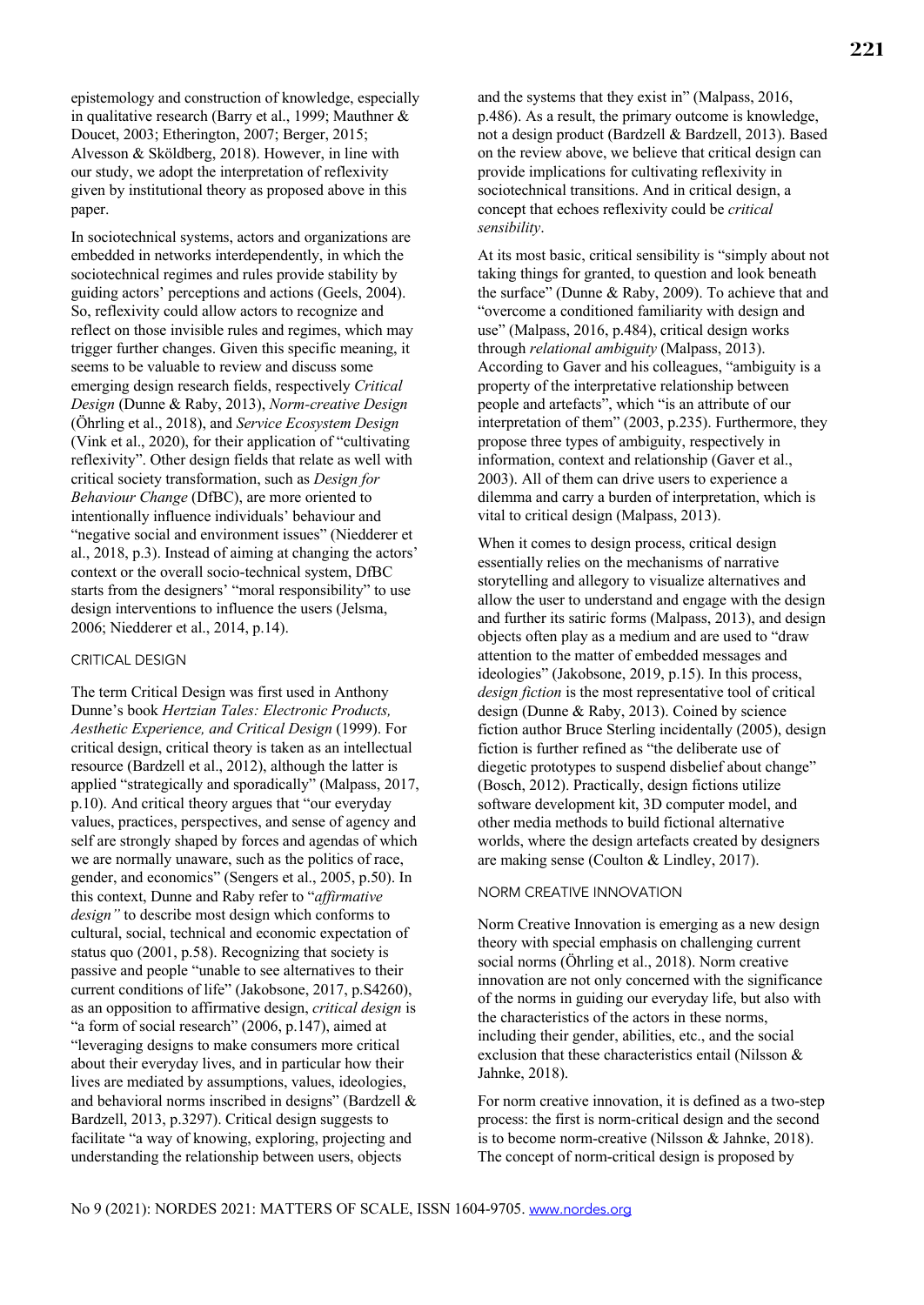Swedish researchers Sofia Lundmark, Maria Normark and Minna Räsänen "to investigate the norms and normative assumptions that a certain object generates" (2011, p.42). They introduce the focus of a "normcritical perspective" to "make norms that affects and dominates our beliefs and values, more visible" (2011, p.42). The term "norm-critical" comes from the Swedish term "normkritisk" that used in "normkritisk pedagogik" (norm-critical pedagogy) (c.f. Bromseth & Dari, 2010), which is a development of "queer" pedagogy" (Bryson & de Castell, 1993). The term norm-creative or norm-creativity is a more recent concept coming from Swedish term "normkreativ" (c.f. Vinthagen & Zavalia, 2014), "which explores different ways of responding to non-conscious human interactions" (Nilsson & Jahnke, 2018, p.379). In norm creative innovation, norm-critical design involves gaining awareness of social norms that contribute to inequalities and social exclusion and challenging them; and then norm-creativity develops design solutions that counteract such norms through design thinking of what might be (Nilsson & Jahnke, 2018).

Norm creative innovation can be described more as a design principle than as a design discipline. Due to the fact that related theory is not yet well established, the approaches to norm creative innovation are still lacking. One of the most important sets of methods is the Nova cards toolkit developed by Swedish research and innovation agency Vinnova (c.f. Silva et al., 2016). Like a deck of cards, NOVA contains 54 cards including four tool suits, respectively *norms, tactics, role models*, and *experiments*. And it is described that the toolkit is designed as a deck for a social and interactive process and also flexible usages (Silva et al., 2016).

#### SERVICE ECOSYSTEM DESIGN

Service ecosystem design is a new conceptualization of service design proposed by Vink et al., aiming to cope with the "reductionist view of service design that ignores the institutional arrangements and other interdependencies" (2020, p.1).

Service design has been integrating service-dominant (S-D) logic (Vargo & Lusch, 2004; Vargo & Lusch, 2008), which has resulted in the conceptualization of "Design for Service" (Kimbell, 2011; Meroni & Sangiorgi, 2011). In S-D logic, service is the underlying basis of exchange (Vargo et al., 2008; Vargo & Lusch, 2004), and value results from the beneficial application and integration of resources for other actors (Vargo & Lusch, 2008). To better understand value cocreation among actors, Chandler and Vargo (2011) propose oscillating foci of multi-level conceptualization of context with three levels aggregation (micro, meso, and macro). Built on above theoretical foundation, service ecosystems are proposed and defined as relatively selfcontained, self-adjusting systems of actors connected by

shared institutions and service exchanges (Akaka et al., 2012). Here, the institutions in service ecosystems theory are also from institutional theory but focusing on guiding value cocreating interactions among actors. Service researchers also introduce institutional work to refer to the actions of creating, maintaining and disrupting institutions (Lawrence & Suddaby, 2006; Vargo et al., 2015).

Based on above new development of S-D logic, Vink et al. propose service ecosystem design to facilitate the emergence of desired forms of value cocreation (2020). Taking institutional arrangements (i.e. sets of institutions) and related physical enactments as the design materials, the embedded *feedback loop* of reflexivity and reformation is suggested as the focal stance of design process (Vink et al., 2020). Here, the reflexivity refers to the same concept in institutional theory; and the reformation involves intentionally reshaping institutional arrangements and occurs through institutional work (Lawrence & Suddaby, 2006; Vargo & Akaka, 2012; Vink et al., 2020).

Given the newness of service ecosystem design, there is a few established design methods for the feedback loop of reflexivity and reformation.

As we can see from these different design studies, cultivating reflexivity has been interpreted in different ways, with different scope and perspectives. The following discussion will compare these research works to then suggest implications that could better help design to use reflexivity as a matter of scale.

## **DISCUSSION**

In the following text, we try to discuss their understanding of reflexivity and norms, their design processes and actors' engagement to explore implications for cultivating reflexivity in large scale design involving sociotechnical transition. Buchanan's Four Orders of Design is also introduced to integrate and broaden found implications.

#### UNDERSTANDING OF REFLEXIVITY AND NORMS

Critical design in itself, as the aim of the design process, is developed to stimulate people's reflexivity; a related concept is critical sensibility (Dunne & Raby, 2009). Norm creative innovation instead refers more to the phenomenon of social exclusion (Nilsson & Jahnke, 2018):here reflexivity could be taken as a starting point: with reflexivity designers and engaged actors start their journey to uncover the hidden social norms and then trigger further design activities. Whereas in service ecosystem design, reflexivity is a process in feedback loops of reflexivity and reformation.

The social norms involved in critical design and normcreative innovation seem to be interpreted in a general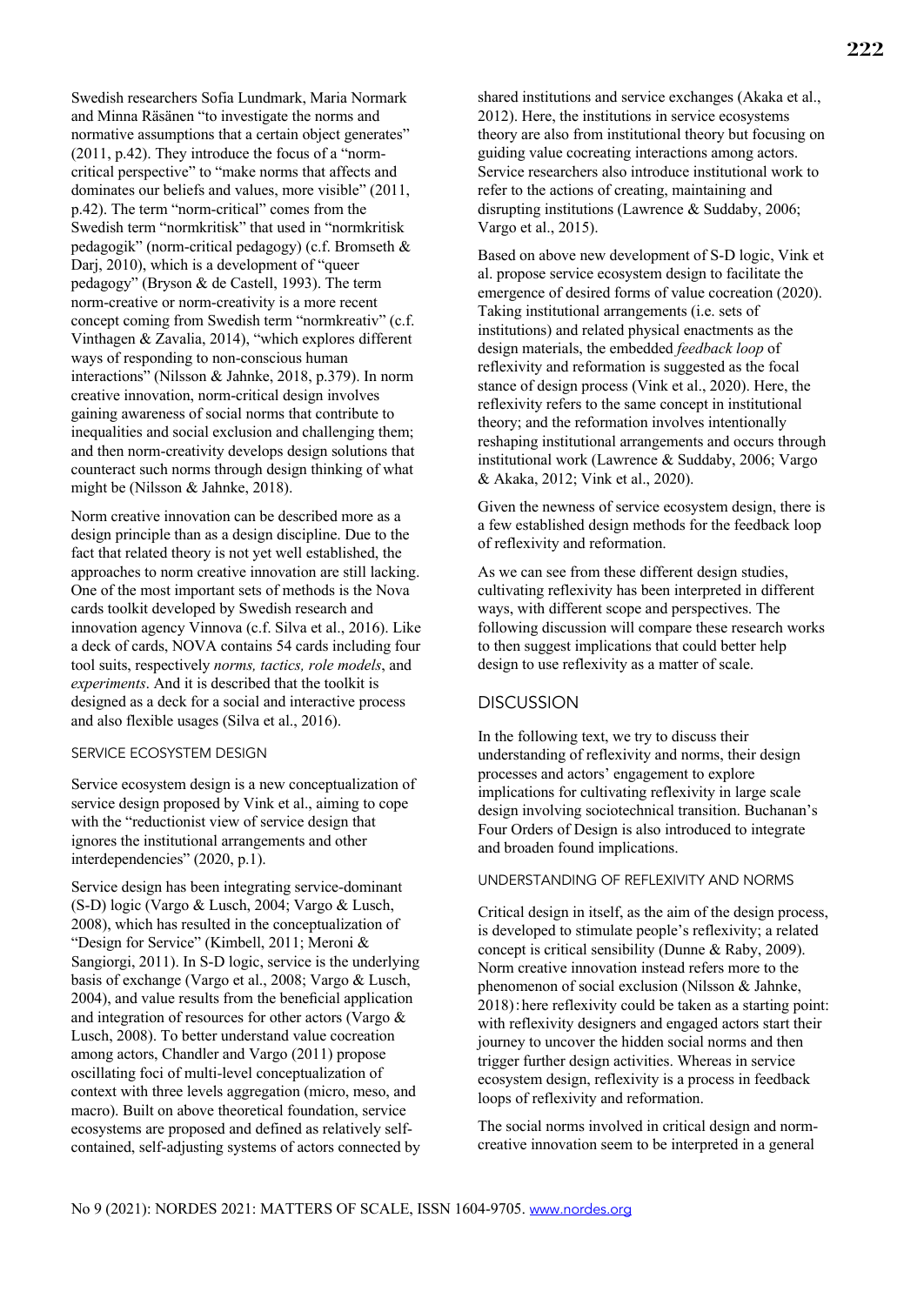way, which "are woven into the fabric of our societies and guide our everyday actions" (Nilsson & Jahnke, 2018, p.379). Service ecosystem design, on the other side, due to its cognate origin in the introduction of institutional theory (Geels, 2004), has a natural compatibility with large scale designs for sociotechnical systems. However, it is important to note that institutions and institutional arrangements in service ecosystem design are used to explain how value cocreation is realized in a service ecosystem (Vargo & Lusch, 2016), which take into account more of the properties of value cocreation, and may ignore the moral and ethical connotations of, for example, gender or social oppression.

As such, we argue that in exploring implications on how these three design concepts understand reflexivity, there is a need to clarify their advantageous areas, and due to the complexity of the sociotechnical system itself, we may need to combine different perspectives on reflexivity in order to address different characteristics of sociotechnical regimes aiming for sociotechnical transitions.

#### DESIGN PROCESS

For critical design, the aim of the design process is to stimulate reflexivity, or critical sensibility (Dunne & Raby, 2009). For norm creative innovation, after providing a reflexive norm-critical process, a normcreative phase follows to provide feedback on the previous reflective process and to try to build new norms. The service ecosystem design approach includes the feedback loop of reflexivity and reformation, firstly through reflexivity to stimulate actors' understanding and awareness of institutional arrangements, and then reformation is used to alter "physical enactments" (Vink et al., 2020, p.8) by means of institutional work, which can build up aiming for a more permanent influence on sociotechnical systems.

Based on the above discussion, it seems that critical design can be more of a communication design tool that can be used to attract people's attention and activate a critical reflection. Besides, while cultivating audiences' reflexivity, critical design focuses on single events and encounters but does not offer a solution to overcome related design problems. Norm creative innovation instead focuses on stimulating reflexive design processes. In other words, the design process combination of norm-critical design and norm-creative process could be used to stimulate reflexive practice among designers and actors. So, we suggest that norm creative innovation can be *integrated* into large scale design processes as a tool to cultivate reflexivity. While the reflexivity-reformation feedback loop allows service ecosystem design to inform a systemic and collective cycle of reflexive practice. The continuous cycle, from cultivating reflexivity to changing the institutional

arrangements and their dependence on the tangible infrastructure, of service ecosystem design is inherently iterative and systemic, and as a result, its output aims for a long-term impact.

#### ROLE OF ACTOR OR USER

While there is a lack of specific tools and approaches as mentioned in previous part, the core differences among these three design concepts concern the nature and level of actors' engagement. In critical design, as the purpose of the design is to facilitate "a way of knowing, exploring, projecting and understanding the relationship between users, objects and the systems that they exist in" (Malpass, 2016, p.486), actors engage mostly with the outputs, reacting to the provocations to potentially change their view; in norm creative design, actors are generally engaged in the design process to affect the output and generate better solutions, that might be freer of bias. Whereas service ecosystem design requires actor's engagement, as a collective endeavour to identify existing norms and rules (i.e., institutions and institutional arrangements) that might prevent for wider and deeper aimed for transformations of their practices and the wider ecosystem.

Below we create a table to summarize the three design topics discussed in this paper to provide implications for cultivating reflexivity in large scale design processes for sociotechnical transition.

|                                                         | Critical<br>Design                                | <b>Norm</b><br><b>Creative</b><br><b>Innovation</b>         | <b>Service</b><br><b>Ecosystem</b><br>Design                                     |
|---------------------------------------------------------|---------------------------------------------------|-------------------------------------------------------------|----------------------------------------------------------------------------------|
| Theoretical<br>foundation<br>or resource                | Critical<br>theory                                | Norm-critical<br>pedagogy                                   | S-D logic;<br>Institutional<br>theory                                            |
| How to<br>Understand<br>Reflexivity                     | Reflexivity<br>as the aim                         | Reflexivity as<br>a starting<br>point                       | Reflexivity<br>as a process<br>in feedback<br>loops                              |
| How to<br>Understand<br><b>Institutions</b><br>or Norms | Social<br>norms                                   | Social norms                                                | Value<br>cocreation<br>institutions                                              |
| Design<br>Process                                       | Focus on<br>generating<br>reflexive<br>encounters | Focus on<br>stimulating<br>reflexive<br>design<br>processes | Focus on<br>stimulating<br>reflexivity<br>and ongoing<br>loops of<br>reformation |
| Role of<br>Actor or<br>User                             | Reacting to<br>change their<br>perspective        | Engaging to<br>transform the<br>design<br>outcome           | Engaging to<br>change their<br>own<br>practices                                  |

Table 1: Implications of reflexivity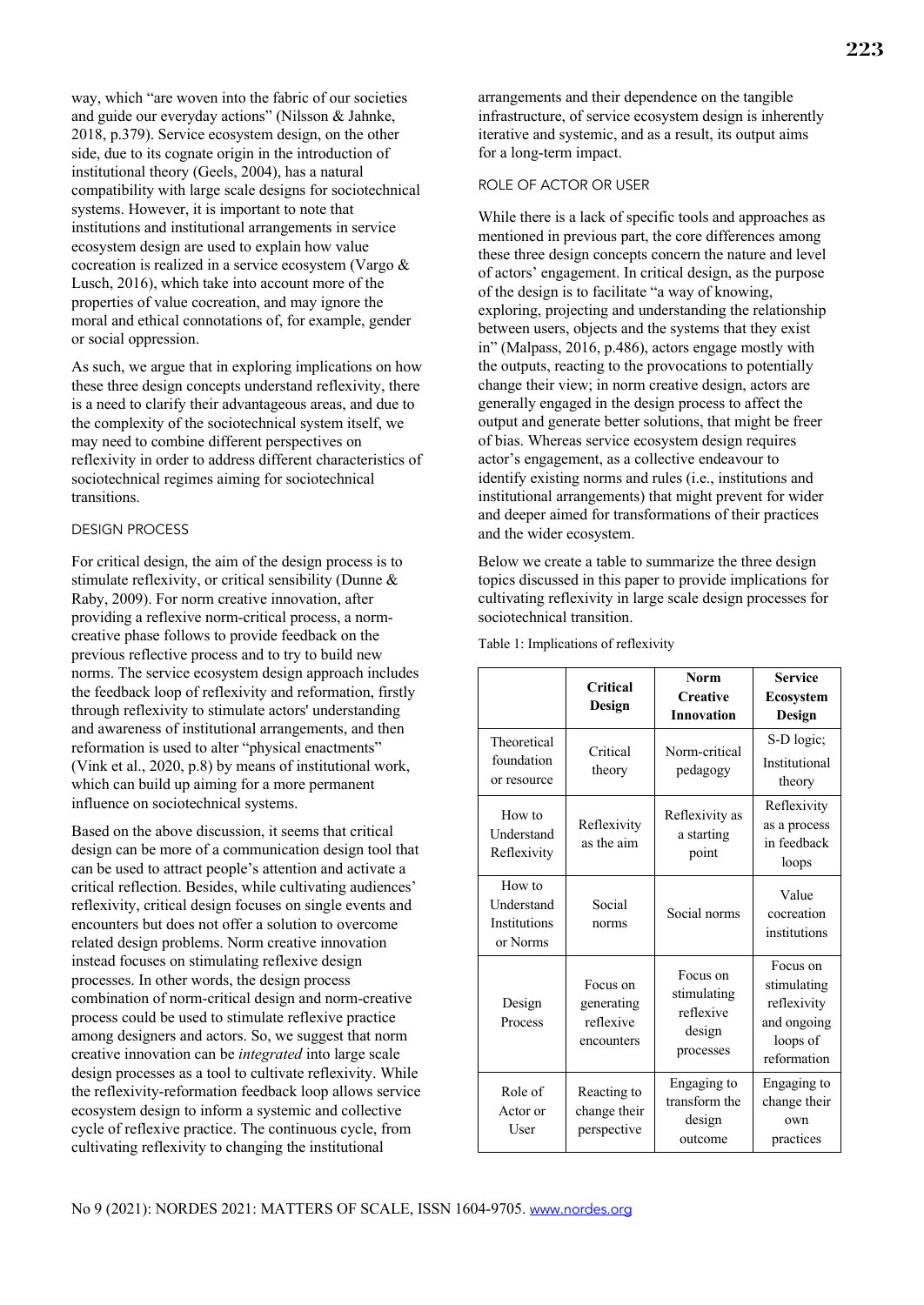# INTEGRATING WITH BUCHANAN'S FOUR ORDERS OF DESIGN MODEL

Buchanan's Four Orders of Design model (1998; 2001) is here introduced to integrate previous discussions and broaden the field of observation, understanding and application of those implications to a wider range of design contexts. According to Buchanan's definition of *products* (2001), the three design concepts discussed before can be distributed in different places of the Four Orders model, although not very precisely.

From this perspective, these three design concepts can be seen as representatives of the different design concepts based on the four orders model. And the related implications or strategies seem to have the potential to be applied to a wider range of design contexts (Figure 1).

|                       | <b>Cultivate Reflexivity</b>     |                                           |                                           |  |
|-----------------------|----------------------------------|-------------------------------------------|-------------------------------------------|--|
| "Designed<br>Product" | <b>Actors</b>                    | <b>Sociotechnical System</b>              |                                           |  |
|                       | <b>Micro Level</b>               |                                           | <b>Macro Level</b>                        |  |
|                       | <b>Critical</b><br><b>Design</b> | <b>Norm creative</b><br><b>Innovation</b> | <b>Service Ecosystem</b><br><b>Design</b> |  |
| Symbols               | Things                           | Action                                    | Thought                                   |  |

Figure 1: Integration based on Buchanan's Model.

# **CONCLUSION**

Although large scale design such as DesignX (Norman & Stappers, 2015) and Transition Design (Irwin, 2015) recognize the value of actors, there is limited consideration on how to connect the actors to reflect on the sociotechnical transition. Given such a status quo, we have reviewed the development of sociotechnical theory with the introduction of institutional theory. Based on that, we have clarified how reflexivity can be regarded as a matter of scale in design of intervening sociotechnical transitions to connect the underlying actors at the micro level to macro level of system changes in terms of contributing to the regime shifts. Then, by reviewing the literature on critical design, norm creative innovation, and service ecosystem design, and comparing and discussing the basic findings, we discussed differences in their understanding of reflexivity and norms, their design process, and actor engagement. Furthermore, based on Buchanan's Four Orders of Design model, we suggest that those implications found in mentioned three design concepts could be useful in a wider range of design contexts.

As a first contribution, this paper has stressed the importance of reflexivity as a matter of scale. Although the concept of reflexivity has been mentioned in design theory for a long time, and Irwin has also called for designer's reflection on "invisible dimension of human experience" in transition design (Irwin, 2015, p.235), but this is still lacking when it comes to how to use design to cultivate the reflexivity of actors in large scale design interventions. To compensate this limitation, we have introduced reflexivity as defined by institutional theory, as a potential lever to connect the change at the micro level of individual actors with sociotechnical transition at the macro level.

This potential role, has been partly evidenced by reviewing how reflexivity has been used in design, moving from being a tool to stimulate individual reflexivity and critical attitude to become a collective approach that can change not only the design processes to become less biased, but also wider system change transitions, by stimulating interlinked exercises of reflexivity and reformation. We argue how the value of these three different approaches could be used in a more systematic and integrated manner in designing for sociotechnical transitions.

Although the discussion in this paper is preliminary, it points toward a valuable field of studies in Design, such as reflexivity as a matter of scale. As we intentionally selected only three recent design approaches that addressed reflexivity in an explicit manner, we would recommend future studies to conduct a more systematic review of the use of the concept of reflexive practice, critical thinking and reflexivity in design, to deepen the potential of this theoretical construct for large scale change. This future research should also support the development of practical design strategies to link micro level initiatives with wider sociotechnical systems transitions.

# ACKNOWLEDGE

The authors hope to express their gratitude to the reviewers for the enlightening suggestions which allow the authors to learn a lot from revising this work.

# REFERENCES

- Akaka, M.A., Vargo, S.L. & Lusch, R.F. (2012) An Exploration of Networks in Value Cocreation: A Service-Ecosystems View S. L. Vargo & R. F. Lusch eds. *Special Issue – Toward a Better Understanding of the Role of Value in Markets and Marketing*, 9, pp.13–50.
- Alvesson, M. & Sköldberg, K. (2018) *Reflexive methodology new vistas for qualitative research.* Los Angeles, Sage.
- Babcock, B.A. (1980) Reflexivity: Definitions and discriminations. *Semiotica*, 30 (1–2), pp.1–14.
- Bardzell, J. & Bardzell, S. (2013) What is 'critical' about critical design? In: *CHI '13*. New York, New York, USA, SIGCHI, ACM Special Interest Group on Computer-Human Interaction, p.3297.
- Bardzell, S., Bardzell, J., Forlizzi, J., Zimmerman, J. & Antanitis, J. (2012) Critical design and critical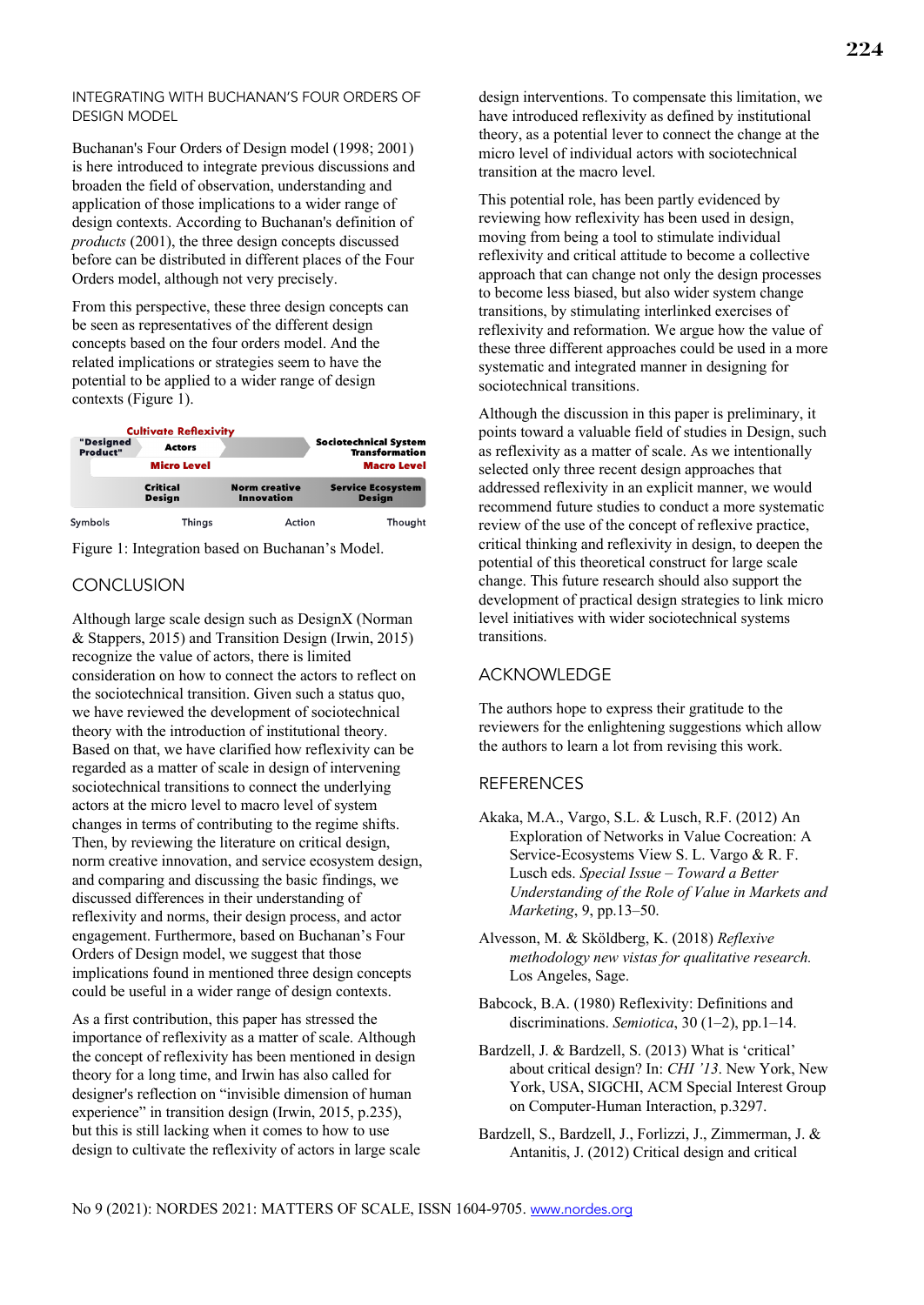theory. In: *DIS '12*. New York, New York, USA,

- Barry, C.A., Britten, N., Barber, N., Bradley, C. & Stevenson, F. (1999) Using Reflexivity to Optimize Teamwork in Qualitative Research. *Qualitative Health Research*, 9 (1), pp.26–44.
- Bateson, G. (1972) *Steps to an ecology of mind*. New York, Ballantine.
- Berger, R. (2015) Now I see it, now I don't: researcher's position and reflexivity in qualitative research. *Qualitative Research*, 15 (2), pp.219– 234.
- Bergman, N., Haxeltine, A., Whitmarsh, L., Köhler, J., Schilperoord, M. & Rotmans, J. (2008) Modelling socio-technical transition patterns and pathways. *Journal of Artificial Societies and Social Simulation: an inter-disciplinary journal for the exploration and understanding of social processes by means of computer simulation*, 11 (3), pp.1–32.
- Bosch, T. (2012) Sci-Fi Writer Bruce Sterling Explains the Intriguing New Concept of Design Fiction [Internet]. Available from: <https://slate.com/technology/2012/03/brucesterling-on-design-fictions.html> [Accessed 21 January 2021].
- Bourdieu, P. (1977) *Outline of a Theory of Practice*. Cambridge University Press.
- Bredo, E. (1989) Bateson's Hierarchical Theory of Learning and Communication. *Educational Theory*, 39 (1), pp.27–38.
- Bromseth, J. & Darj, F. (2010) *Normkritisk pedagogik : makt, lärande och strategier för förändring*. Uppsala universitet, Centrum för genusvetenskap.
- Bryson, M. & de Castell, S. (1993) Queer Pedagogy: Praxis Makes Im/Perfect. *Canadian Journal of Education / Revue canadienne de l'éducation*, 18 (3), pp.285–305.
- Buchanan, R. (1998) Branzi's Dilemma: Design in Contemporary Culture. *Design Issues*, 14 (1), pp.3–20.
- Buchanan, R. (2001) Design Research and the New Learning. *Design Issues*, 17 (4), pp.3–23.
- Buchanan, R. (1992) Wicked Problems in Design Thinking. *Design Issues*, 8 (2), pp.5–21.
- Ceschin, F. & Gaziulusoy, I. (2016) Evolution of design for sustainability: From product design to design for system innovations and transitions. *Design Studies*, 47, pp.118–163.
- Chandler, J.D. & Vargo, S.L. (2011) Contextualization and value-in-context: How context frames exchange. *Marketing Theory*, 11 (1), pp.35–49.
- Coulton, P. & Lindley, J. (2017) Vapourworlds and Design Fiction: The Role of Intentionality. *The Design Journal*, 20 (sup1), pp.S4632–S4642.
- Cross, N. (1999) Natural intelligence in design. *Design Studies*, 20 (1), pp.25–39.
- Dosi, G. (1982) Technological paradigms and technological trajectories: A suggested interpretation of the determinants and directions of technical change. *Research Policy*, 11 (3), pp.147– 162.
- Dunne, A. (1999) *Hertzian tales: electronic products, aesthetic experience, and critical design*. Cambridge, Mass, MIT Press.
- Dunne, A. (2006) *Hertzian tales: electronic products, aesthetic experience, and critical design*. Cambridge, Mass, MIT Press.
- Dunne, A. & Raby, F. (2001) *Design Noir: The Secret Life of Electronic Objects*. Springer Science & Business Media.
- Dunne, A. & Raby, F. (2009) INTERPRETATION, COLLABORATION, AND CRITIQUE [Internet]. Available from: <http://dunneandraby.co.uk/content/bydandr/465/0 > [Accessed 21 January 2021].
- Dunne, A. & Raby, F. (2013) *Speculative Everything: design, fiction, and social dreaming*. MIT Press.
- Etherington, K. (2007) Ethical research in reflexive relationships. *Qualitative Inquiry*, 13 (5), pp.599– 616.
- Fuenfschilling, L. & Truffer, B. (2016) The interplay of institutions, actors and technologies in sociotechnical systems - An analysis of transformations in the Australian urban water sector. *Technological Forecasting and Social Change*, 103, pp.298–312.
- Gaver, W.W., Beaver, J. & Benford, S. (2003) Ambiguity as a resource for design. In: *CHI '03*. New York, New York, USA, SIGCHI, ACM Special Interest Group on Computer-Human Interaction, p.233.
- Geels, F.W. (2004) From sectoral systems of innovation to socio-technical systems: Insights about dynamics and change from sociology and institutional theory. *Research Policy*, 33 (6–7), pp.897–920.
- Geels, F.W. (2010) Ontologies, socio-technical transitions (to sustainability), and the multi-level perspective. *Research Policy*, 39 (4), pp.495–510.
- Geels, F.W. (2002) Technological transitions as evolutionary reconfiguration processes: a multilevel perspective and a case-study. *Research Policy*, 31 (8), pp.1257–1274.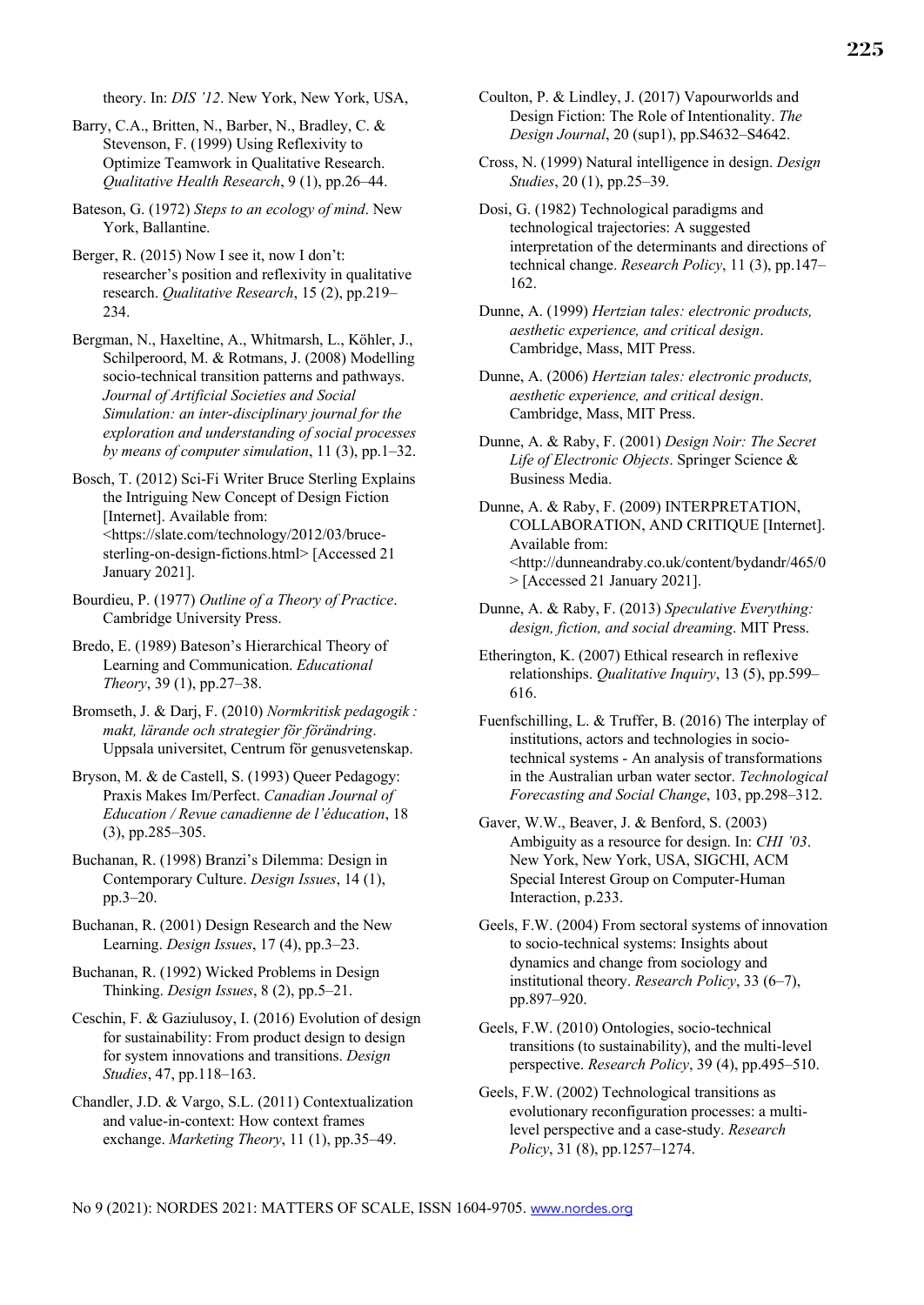Geels, F.W. & Schot, J. (2007) Typology of sociotechnical transition pathways. *Research Policy*, 36 (3), pp.399–417.

Huybrechts, L., Benesch, H. & Geib, J. (2017) Institutioning: Participatory Design, Co-Design and the public realm. *CoDesign*, 13 (3), pp.148– 159.

Irwin, T. (2018) The Emerging Transition Design Approach. In: C. Storni, K. Leahy, M. McMahon, P. Lloyd, & E. Bohemia eds. *Design as a catalyst for change - DRS International Conference 2018*. Limerick, Ireland, pp.968–989.

Irwin, T. (2015) Transition Design: A Proposal for a New Area of Design Practice, Study, and Research. *Design and Culture*, 7 (2), pp.229–246.

Jakobsone, L. (2019) Critical Design as a Resource. Adopting the Critical Mind-Set. *Design Journal*, 22 (5), pp.561–580.

Jakobsone, L. (2017) Critical design as approach to next thinking. *Design Journal*, 20 (sup1), pp.S4253– S4262.

Jelsma, J. (2006) Designing 'moralized' products. In: P.-P. Verbeek & A. Slob eds. *User Behavior and Technology Development*. Springer Netherlands, pp.221–231.

Jones, P.H. (2014) Systemic Design Principles for Complex Social Systems. In: G. S. Metcalf ed. *Social Systems and Design*. Translational Systems Sciences. Tokyo, Springer Japan, pp.91–128.

Kimbell, L. (2011) Designing for Service as One Way of Designing Services. *International Journal of Design*, 5 (2), pp.41–52.

Lawrence, T.B. & Suddaby, R. (2006) Institutions and Institutional Work. In: *The SAGE Handbook of Organization Studies*. 1 Oliver's Yard, 55 City Road, London. United Kingdom, SAGE Publications Ltd, pp.215–254.

Lundmark, S., Normark, M. & Räsänen, M. (2011) Exploring Norm-Critical Design in Online Youth Counseling. In: *1 st International Workshop on Values in Design – Building Bridges between RE, HCI and Ethics*. pp.41–47.

Malpass, M. (2013) Between wit and reason: Defining associative, speculative, and critical design in practice. *Design and Culture*, 5 (3), pp.333–356.

Malpass, M. (2017) *Critical Design in Context: History, Theory, and Practice*. Bloomsbury Publishing.

Malpass, M. (2016) Critical Design Practice: Theoretical Perspectives and Methods of Engagement. *Design Journal*, 19 (3), pp.473–489.

Manzini, E. (2015) *Design, When Everybody Designs:* 

*An Introduction to Design for Social Innovation*. MIT Press.

Markussen, T. (2013) The disruptive aesthetics of design activism: Enacting design between art and politics. *Design Issues*, 29 (1), pp.38–50.

Mauthner, N.S. & Doucet, A. (2003) Reflexive accounts and accounts of reflexivity in qualitative data analysis. *Sociology*, 37 (3), pp.413–431.

Meroni, A. & Sangiorgi, D. (2011) *Design for services*. Burlington, VT, Gower.

Mulder, I. & Loorbach, D. (2018) Rethinking Design: a critical perspective to embrace societal challenges. In: G. Kossoff & R. Potts eds. *Can Design Catalyse the Great Transition: Papers from the Transition Design Symposium 2016*. Carnegie Mellon University., pp.16–24.

Niedderer, K., Cain, R., Clune, S., Lockton, D., Ludden, G., Mackrill, J. & Morris, A. (2014) *Creating sustainable innovation through design for behaviour change: full project report*. Loughborough University.

Niedderer, K., Clune, S. & Ludden, G. eds. (2018) *Design for behaviour change: theories and practices of designing for change*. 1 Edition. London ; New York, Routledge, Taylor & Francis Group.

Nilsson, Å.W. & Jahnke, M. (2018) Tactics for Norm-Creative Innovation. *She Ji: The Journal of Design, Economics, and Innovation*, 4 (4), pp.375–391.

Norman, D.A. & Stappers, P.J. (2015) DesignX: Complex Sociotechnical Systems. *She Ji: The Journal of Design, Economics, and Innovation*, 1 (2), pp.83–106.

O'Flynn, J. (2007) From new public management to public value: Paradigmatic change and managerial implications. *Australian Journal of Public Administration*, 66 (3), pp.353–366.

Öhrling, T., Normark, J. & Nilsson, Å.W. (2018) NORM CREATIVITY IN STUDENT DESIGN PROJECTS - ONE APPROACH TO CREATING SUSTAINABLE SOCIETIES. In: London, the UK.

Pilemalm, S., Lindell, P.-O., Hallberg, N. & Eriksson, H. (2007) Integrating the Rational Unified Process and participatory design for development of sociotechnical systems: a user participative approach. *Design Studies*, 28 (3), pp.263–288.

Ravena, R., Schota, J. & Berkhoutb, F. (2012) Space and scale in socio-Technical transitions. *Environmental Innovation and Societal Transitions*, 4, pp.63–78.

No 9 (2021): NORDES 2021: MATTERS OF SCALE, ISSN 1604-9705. www.nordes.org